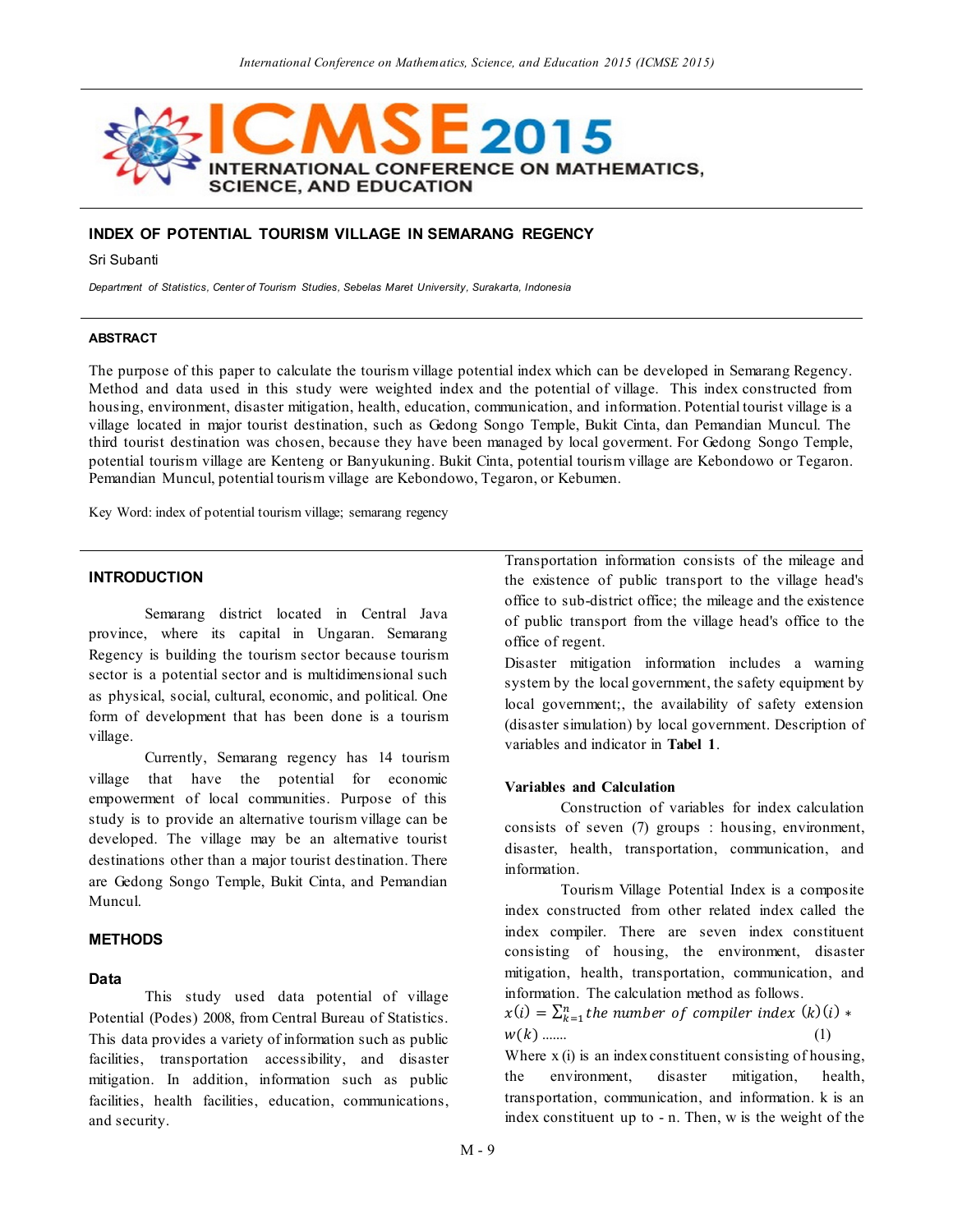index constituents depend on the number k. Finally, we calculate the index of potential tourism village which is a composite index from the index constituent above, calculated as follows.

 $Y(i) = \sum_{k=1}^{7}$ constituent index (k)(i) \* ( $\frac{1}{7}$  $\int_{k=1}^{7}$  constituent index (k) (i)  $\ast$  ( $\frac{1}{7}$ ) ...................................................... (2)

# **RESULT AND EXPLANATION**

This section calculates the index of potential tourism village around the main tourist attractions. There are Gedong Songo, Bukit Cinta, and Pemandian Muncul.

Results of calculation of the index of potential tourism village in Gedong Songo obtained the following table.

Based on **Table 2**. Gedong Songo is located in Candi Village, District Bandungan. Gedong Songo is located between eight villages namely Kenteng, Banyukuning, Bandungan, Munding, Sidomukti, Jubelan, Gebugan, and Bumen. Currently, there already are Sidomukti village, tourist village located near Gedong Songo. If local government wants to build a tourism village, it can located in Kenteng Village or Banyukuning Village.

|                         | Tabel 1. Variable and Indicator |                                                                                     |  |  |  |
|-------------------------|---------------------------------|-------------------------------------------------------------------------------------|--|--|--|
| $\mathbf{N}\mathbf{0}$  | Variable                        | <b>Indicator</b>                                                                    |  |  |  |
| 1                       | Housing                         | lighting in the village main street                                                 |  |  |  |
|                         |                                 | the existence of a source of drinking water or cooking                              |  |  |  |
|                         |                                 | fuel used for cooking                                                               |  |  |  |
|                         |                                 | the place to defecate for most families                                             |  |  |  |
|                         |                                 | garbage dump for most families                                                      |  |  |  |
|                         |                                 | temporary shelters trash                                                            |  |  |  |
|                         |                                 | the existence of the river for Tourism                                              |  |  |  |
|                         |                                 | the existence of irrigation canals for tourism                                      |  |  |  |
|                         |                                 | the existence of a lake or reservoir for tourism                                    |  |  |  |
| $\mathbf{2}$            | Environment                     | the existence of water pollution                                                    |  |  |  |
|                         |                                 | the existence of soil contamination                                                 |  |  |  |
|                         |                                 | the existence of of air pollution                                                   |  |  |  |
|                         |                                 | the habit of burning land to start farming                                          |  |  |  |
| 3                       | Disaster                        | activity or Facilities for Disaster Mitigation :                                    |  |  |  |
|                         | Mitigation                      | safety equipment                                                                    |  |  |  |
|                         |                                 | mutual cooperation among citizens                                                   |  |  |  |
|                         |                                 | extension safety                                                                    |  |  |  |
| $\overline{\mathbf{4}}$ | Health                          | midwife practices                                                                   |  |  |  |
|                         |                                 | poskesdes (rural health posts)                                                      |  |  |  |
|                         |                                 | Other health professionals who live or lived in villages (health Mantri, assistant  |  |  |  |
|                         |                                 | pharmacists, nurses, health visitors, etc.)                                         |  |  |  |
| 5                       | Transportation                  | transportation facilities and infrastructure between villages: type of road surface |  |  |  |
| 6                       | Communication                   | mobile phone signal                                                                 |  |  |  |
|                         |                                 | warnet                                                                              |  |  |  |
|                         |                                 | wartel/warpostel/warpaspostel                                                       |  |  |  |
|                         |                                 | mobile post                                                                         |  |  |  |
| 7                       | Information                     | program / broadcast television without cable: Local TV                              |  |  |  |
|                         |                                 | program / broadcast television without cable: National Private TV                   |  |  |  |
|                         |                                 | program / broadcast television without cable: TVRI                                  |  |  |  |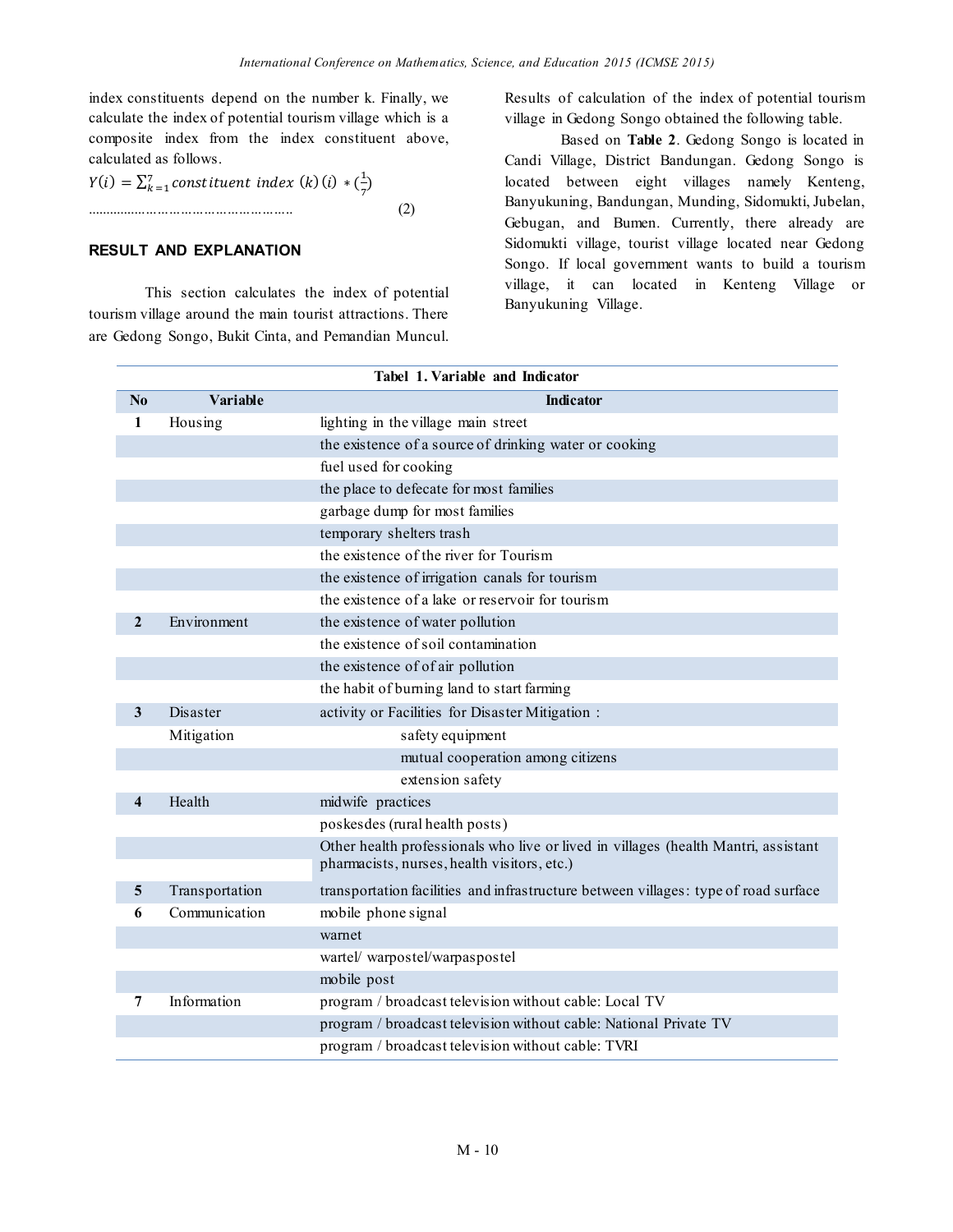| Tame 2. Caremation of Tourism vinage Foleman muck |                        |                     |             |      |  |  |
|---------------------------------------------------|------------------------|---------------------|-------------|------|--|--|
| <b>Gedong Songo Temple</b>                        |                        |                     |             |      |  |  |
| <b>Districts</b>                                  | <b>Village</b><br>Code | <b>Village Name</b> | <b>IPDW</b> | Code |  |  |
| <b>BANDUNGAN</b>                                  | 5                      | <b>KENTENG</b>      | 77.93       | 2.00 |  |  |
| <b>BANDUNGAN</b>                                  | 7                      | <b>BANYUKUNING</b>  | 72.99       | 2.00 |  |  |
| <b>BANDUNGAN</b>                                  | 4                      | <b>BANDUNGAN</b>    | 66.87       | 2.00 |  |  |
| <b>BERGAS</b>                                     | 1                      | <b>MUNDING</b>      | 66.53       | 2.00 |  |  |
| <b>BANDUNGAN</b>                                  | 10                     | <b>SIDOMUKTI</b>    | 66.45       | 3.00 |  |  |
| <b>SUMOWONO</b>                                   | 8                      | <b>JUBELAN</b>      | 65.24       | 2.00 |  |  |
| <b>BERGAS</b>                                     | 3                      | <b>GEBUGAN</b>      | 64.23       | 2.00 |  |  |
| <b>SUMOWONO</b>                                   | 9                      | <b>BUMEN</b>        | 64.15       | 2.00 |  |  |
| <b>BANDUNGAN</b>                                  | 6                      | <b>CANDI</b>        | 64.15       | 1.00 |  |  |
| Keterangan:                                       |                        |                     |             |      |  |  |

|                                   | Table 2. Calculation of Tourism Village Potential Index in |  |  |  |  |  |  |
|-----------------------------------|------------------------------------------------------------|--|--|--|--|--|--|
| $Cz$ dense $Cz$ and $Tz$ and $Tz$ |                                                            |  |  |  |  |  |  |

- **1. Location of Gedong Songo Temple**
- **2. The nearest village with Gedong Songo**
- **3. The nearest village with Gedong Songo and the village has become tourism village**

Based on **Table 3**. Bukit Cinta is located in Kebondowo village, District Banyubiru. Bukit Cinta is located between five villages, namely Tegaron, Rowoboni, Wirogomo, Kemambang, and Rowosari. Pemandian Muncul is located in the Rowoboni village. Kebondowo village obtained the highest score. If local government wants to build a tourism village, it can located in Kebondowo Village or Tegaron Village.

|                    |  |  | Table 3. Calculation of Tourism Village Potential Index in |  |  |
|--------------------|--|--|------------------------------------------------------------|--|--|
| <b>Bukit Cinta</b> |  |  |                                                            |  |  |

| <b>Districts</b> | Village<br>Code | <b>Village Name</b> | <b>IPDW</b> | Code |
|------------------|-----------------|---------------------|-------------|------|
| <b>BANYUBIRU</b> | 8               | <b>KEBONDOWO</b>    | 7495        | 1.00 |
| <b>BANYUBIRU</b> |                 | <b>TEGARON</b>      | 70.70       | 2.00 |
| <b>BANYUBIRU</b> |                 | <b>ROWOBONI</b>     | 6491        | 4.00 |
| <b>BANYUBIRU</b> |                 | WIROGOMO            | 64.83       | 2.00 |
| <b>BANYUBIRU</b> |                 | <b>KEMAMBANG</b>    | 63.13       | 2.00 |
| <b>TUNTANG</b>   | 4               | <b>ROWOSARI</b>     | 55.73       | 2.00 |
|                  |                 |                     |             |      |

**Keterangan :**

- **1. Location of Bukit Cinta**
- **2. The nearest village with Bukit Cinta**
- **4. Location of Pemandian Muncul**

Based on **Table 4**. Pemandian Muncul is located in the Rowoboni village, District Banyubiru. Pemandian Muncul is located between five villages, namely Kebondowo, Kebumen, Tegaron, Kalibeji, and Rowosari. Bukit Cinta is located in the Rowoboni village. Kebondowo village obtained the highest score. If local government wants to build a tourism village, it can located in Kebondowo Village, Tegaron Village, or Kebumen Village.

| Table 4. Calculation of Tourism Village Potential Index<br>in Pemandian Muncul |                 |                                 |             |      |  |  |
|--------------------------------------------------------------------------------|-----------------|---------------------------------|-------------|------|--|--|
| <b>Districts</b>                                                               | Village<br>Code | <b>Village Name</b>             | <b>IPDW</b> | Code |  |  |
| <b>BANYUBIRU</b>                                                               | 8               | <b>KEBONDOWO</b>                | 74.95       | 4.00 |  |  |
| <b>BANYUBIRU</b>                                                               | 4               | <b>KEBUMEN</b>                  | 73.84       | 2.00 |  |  |
| <b>BANYUBIRU</b>                                                               | 7               | <b>TEGARON</b>                  | 70.70       | 2.00 |  |  |
| <b>BANYUBIRU</b>                                                               | 6               | <b>ROWOBONI</b>                 | 64.91       | 1.00 |  |  |
| <b>TUNTANG</b>                                                                 | 1               | <b>KALIBEII</b>                 | 64.56       | 2.00 |  |  |
| <b>TUNTANG</b>                                                                 | 4               | <b>ROWOSARI</b>                 | 55.73       | 2.00 |  |  |
| Keterangan:                                                                    |                 |                                 |             |      |  |  |
| .<br>$\sim$ $\sim$                                                             | $\mathbf{v}$    | $\blacksquare$<br>$\sim$ $\sim$ |             |      |  |  |

**1. Location of Pemandian Muncul**

**2. The nearest village with Pemandian Muncul**

**4. Location of Bukit Cinta**

## **CONCLUSION**

Based on results and explanation above, we can conclude that (1) For Gedong Songo, potential tourism village that can be developed is Kenteng Village or Banyukuning Village; (2) For Bukit Cinta, potential tourism village that can be developed is Kebondowo Village or Tegaron Village; (3) Pemandian Muncul, potential tourism village that can be developed is Kebondowo Village, Tegaron Village, or Kebumen Village.

# **BIBLIOGRAPHY**

- Hakim, A.R., 2010, *Analisis Obyek Wisata Alam Kawasan Rawapening di Kabupaten Semarang: Pengukuran Nilai Ekonomi, Determinan Jumlah Kunjungan & Kesediaan Membayar*, Tesis, Universitas Indonesia (Unpublished)
- Subanti, S., 2010, *Analisis Permintaan Pariwisata Di Kabupaten Semarang (Studi Empiris Di Obyek Wisata Alam Dan Sejarah)*, Disertasi, Universitas Diponegoro (Unpublished)
- Subanti, S., Sugiarti, R., dan Widiyastuti, E., 2012, *Pengukuran Nilai Ekonomi Obyek Wisata Kawasan Rawapening kabupaten Semarang Dengan Pendekatan Model Utilitas Random*, Laporan Penelitian Hibah Bersaing DIPA BLUE, Universitas Sebelas Maret